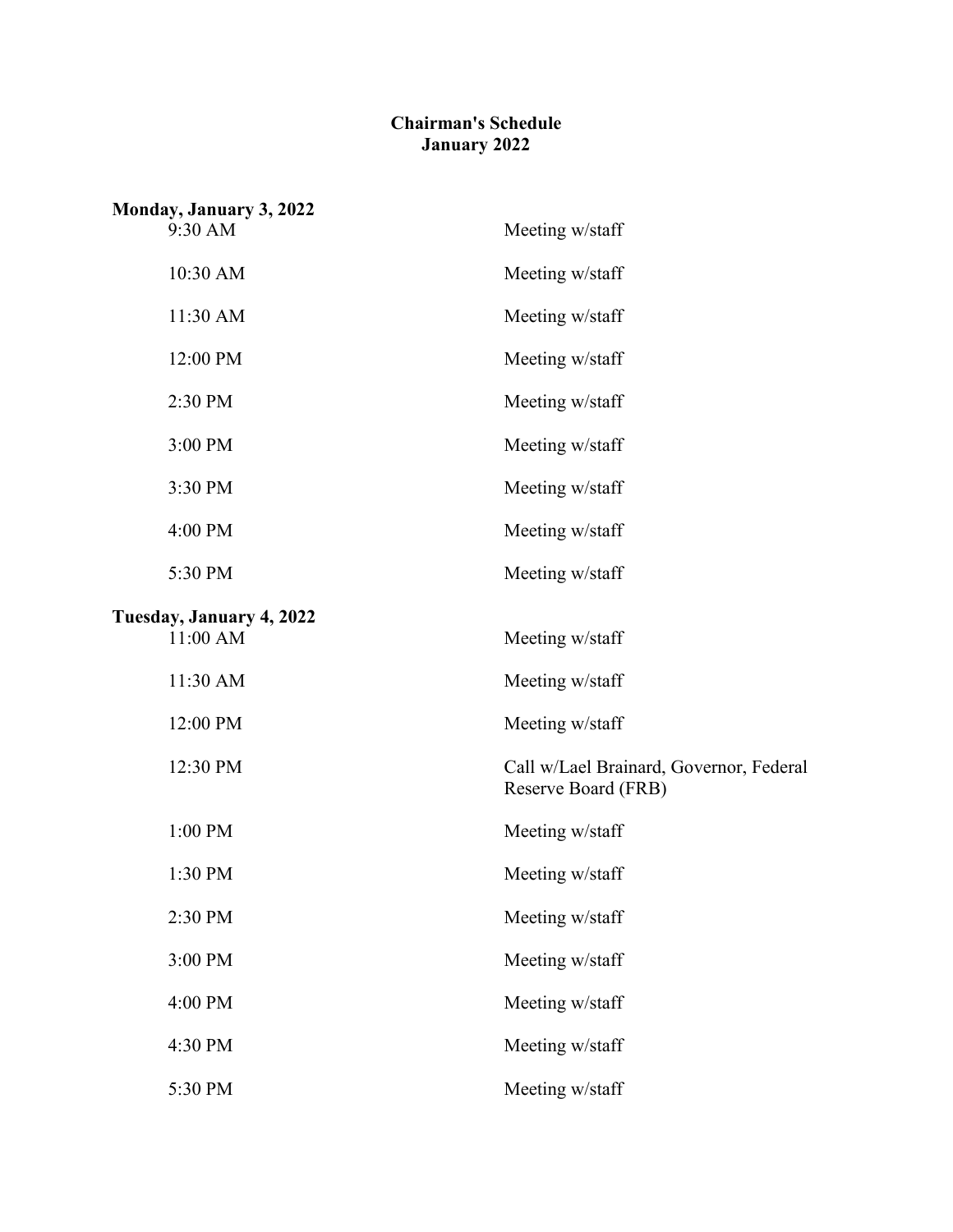| <b>Wednesday, January 5, 2022</b><br>8:00 AM | Call w/Klaas Knot, President, Dutch Central                                                         |
|----------------------------------------------|-----------------------------------------------------------------------------------------------------|
|                                              | Bank                                                                                                |
| 2:00 PM                                      | Meeting w/staff                                                                                     |
| 2:30 PM                                      | Meeting w/staff                                                                                     |
| 3:00 PM                                      | Fireside Chat w/Amber Buker, Director &<br>Alloy Labs Alliance                                      |
| 4:30 PM                                      | Call w/Ana Arsov, Managing Director,<br>Global Banking Co-Head, Moody's<br><b>Investors Service</b> |
| Thursday, January 6, 2022                    |                                                                                                     |
| 8:30 AM                                      | Call w/Andrew Bailey, Governor, Bank of<br>England (BOE)                                            |
| 9:30 AM                                      | Call w/Elke Konig, Chair, Single Resolution<br>Board (SRB)                                          |
| 11:30 AM                                     | Call w/Dominik Mjartan, President & CEO,<br><b>Optus Bank</b>                                       |
| 5:30 PM                                      | Meeting w/staff                                                                                     |
| Friday, January 7, 2022                      |                                                                                                     |
| 8:30 AM                                      | Call w/ Sir Dave Ramsden, Deputy<br>Governor, BOE                                                   |
| 10:00 AM                                     | Meeting w/Lael Brainard, Governor, FRB                                                              |
| 1:30 PM                                      | Meeting w/staff                                                                                     |
| 2:00 PM                                      | Meeting w/staff                                                                                     |
| 4:00 PM                                      | Meeting w/staff                                                                                     |
| 5:15 PM                                      | Meeting w/staff                                                                                     |

**Monday, January 10, 2022 Travel: January 10-13, 2022 – San Francisco, California - Fintech Retreat 2022**

Travel Day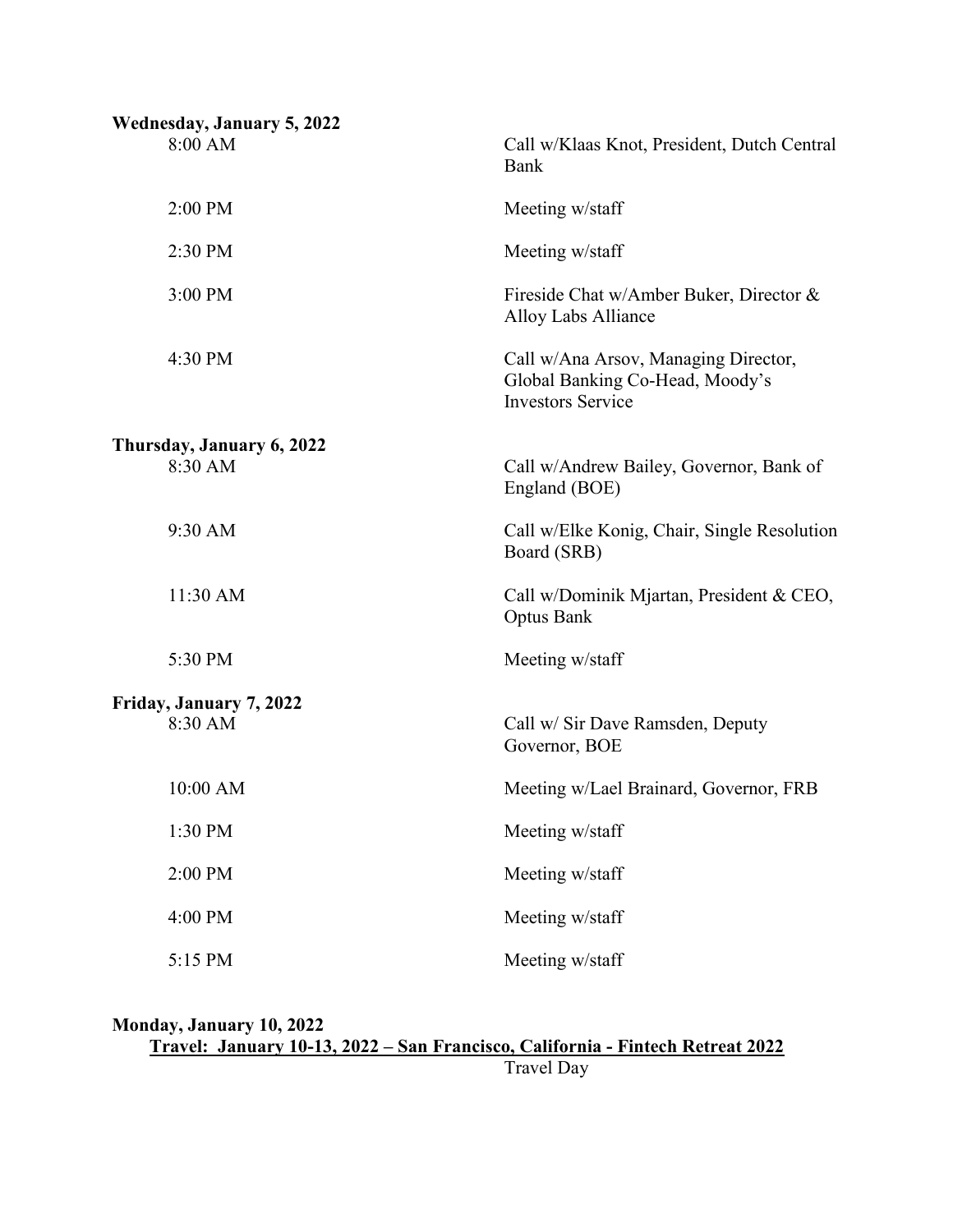| Tuesday, January 11, 2022<br>11:40 AM  | Fintech Retreat 2022, Regulation Panel<br>Session                                                    |
|----------------------------------------|------------------------------------------------------------------------------------------------------|
| 4:20 PM                                | Fintech Retreat 2022, Banking Panel<br>Discussion                                                    |
| <b>Wednesday, January 12, 2022</b>     |                                                                                                      |
| Thursday, January 13, 2022             | <b>Travel Day</b>                                                                                    |
| Friday, January 14, 2022<br>8:30 AM    | Call w/Yury Isaev, General Director,<br>International Association of Deposit Insurers                |
| 11:45 AM                               | Call w/Jon Cunliffe, Deputy Governor for<br>Financial Stability, BOE                                 |
| 12:00 PM                               | Meeting w/Geoffrey Okamoto, First<br>Deputy Managing Director, International<br><b>Monetary Fund</b> |
| 1:45 PM                                | Meeting w/staff                                                                                      |
| 2:30 PM                                | Call w/Michelle Bowman, Governor, FRB                                                                |
| 4:30 PM                                | Meeting w/staff                                                                                      |
| Monday, January 17, 2022               | Federal Holiday - Martin Luther King, Jr. Observed                                                   |
| Tuesday, January 18, 2022<br>$7:00$ AM | <b>Financial Stability Board Steering</b><br><b>Committee Meeting</b>                                |
| 12:00 PM                               | Meeting w/John Ryan, President & CEO,<br>Conference of State Bank Supervisors                        |
| 1:30 PM                                | Meeting w/staff                                                                                      |

2:00 PM Interview w/Scarlett Seiber, Chief Strategy

3:00 PM Meeting w/Bill Rogers, President & CEO,

& Growth Officer, Money 20/20

Truist Financial Corporation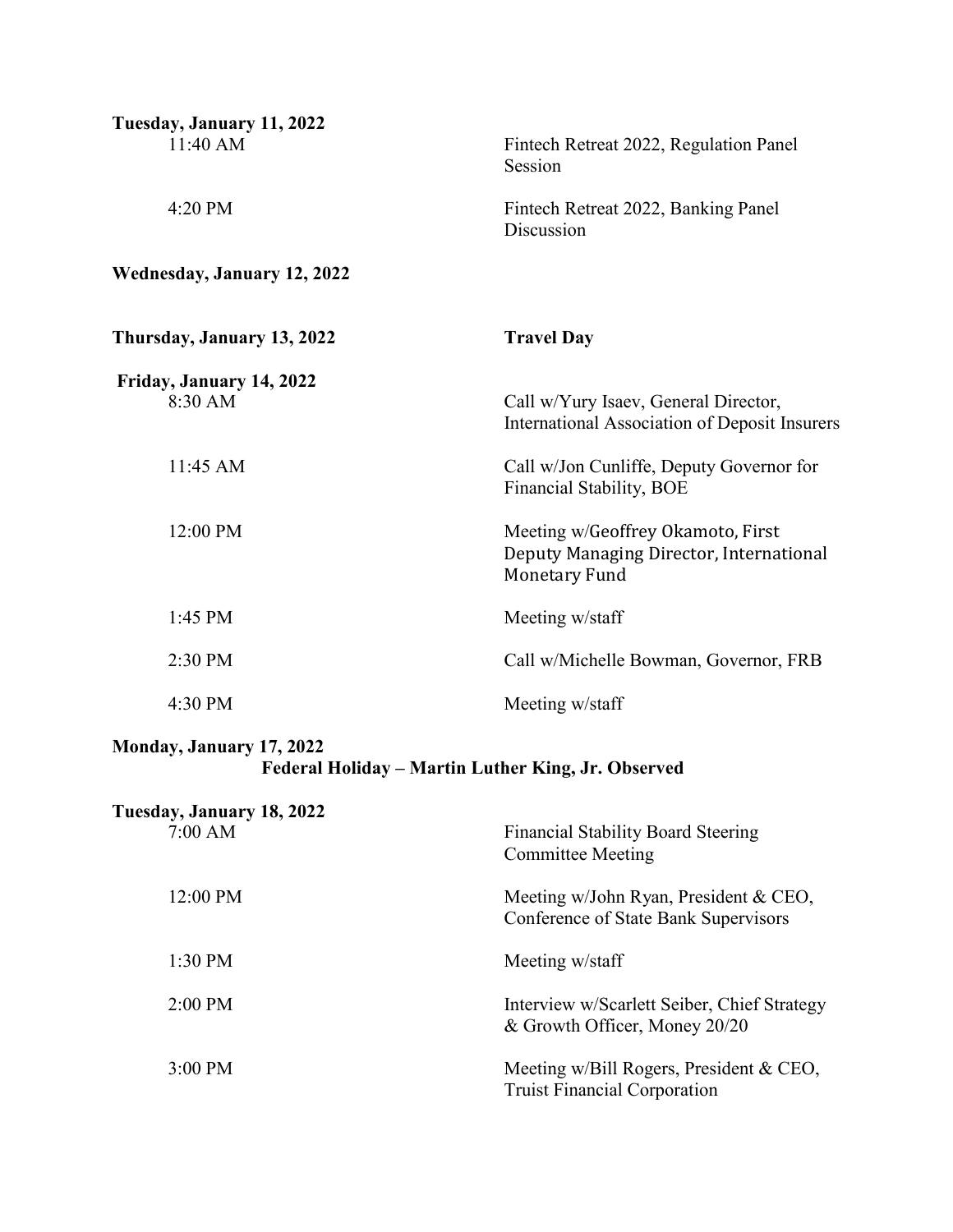| Wednesday, January 19, 2022<br>11:00 AM | Meeting w/staff                                                                                                                                                                                   |
|-----------------------------------------|---------------------------------------------------------------------------------------------------------------------------------------------------------------------------------------------------|
| 1:00 PM                                 | Call w/Joseph DePaolo, President & CEO,<br><b>Signature Bank</b>                                                                                                                                  |
| 3:00 PM                                 | Call w/Senator Cynthia Lummis                                                                                                                                                                     |
| 3:30 PM                                 | Meeting w/staff                                                                                                                                                                                   |
| Thursday, January 20, 2022<br>9:00 AM   | Meeting w/Bill Rogers, President & CEO,<br><b>Truist Financial Corporation</b>                                                                                                                    |
| 10:00 AM                                | Call w/Congressman Blaine Luetkemeyer                                                                                                                                                             |
| 11:00 AM                                | Meeting w/staff                                                                                                                                                                                   |
| 12:00 PM                                | Meeting w/Senate Banking Committee Staff                                                                                                                                                          |
| 3:30 PM                                 | Meeting w/staff                                                                                                                                                                                   |
| 4:00 PM                                 | Call w/Timothy Adams, President & CEO<br>Institute of International Finance                                                                                                                       |
| Friday, January 21, 2022<br>11:00 AM    | Conversation: Advancing Diversity and<br><b>Inclusion Across Financial Services</b><br>w/Nicole Elam, President & CEO and<br>Robert E. James II, Chairman, National<br><b>Bankers Association</b> |
| Monday, January 24, 2022<br>9:30 AM     | Meeting w/staff                                                                                                                                                                                   |
| 10:30 AM                                | Meeting w/staff                                                                                                                                                                                   |
| 11:30 AM                                | Meeting w/Catherine McGuinness, Chair of<br>the Policy and Resources Committee, City<br>of London Corporation, and Miles Celic,<br>CEO TheCity UK                                                 |
| 2:30 PM                                 | Meeting w/staff                                                                                                                                                                                   |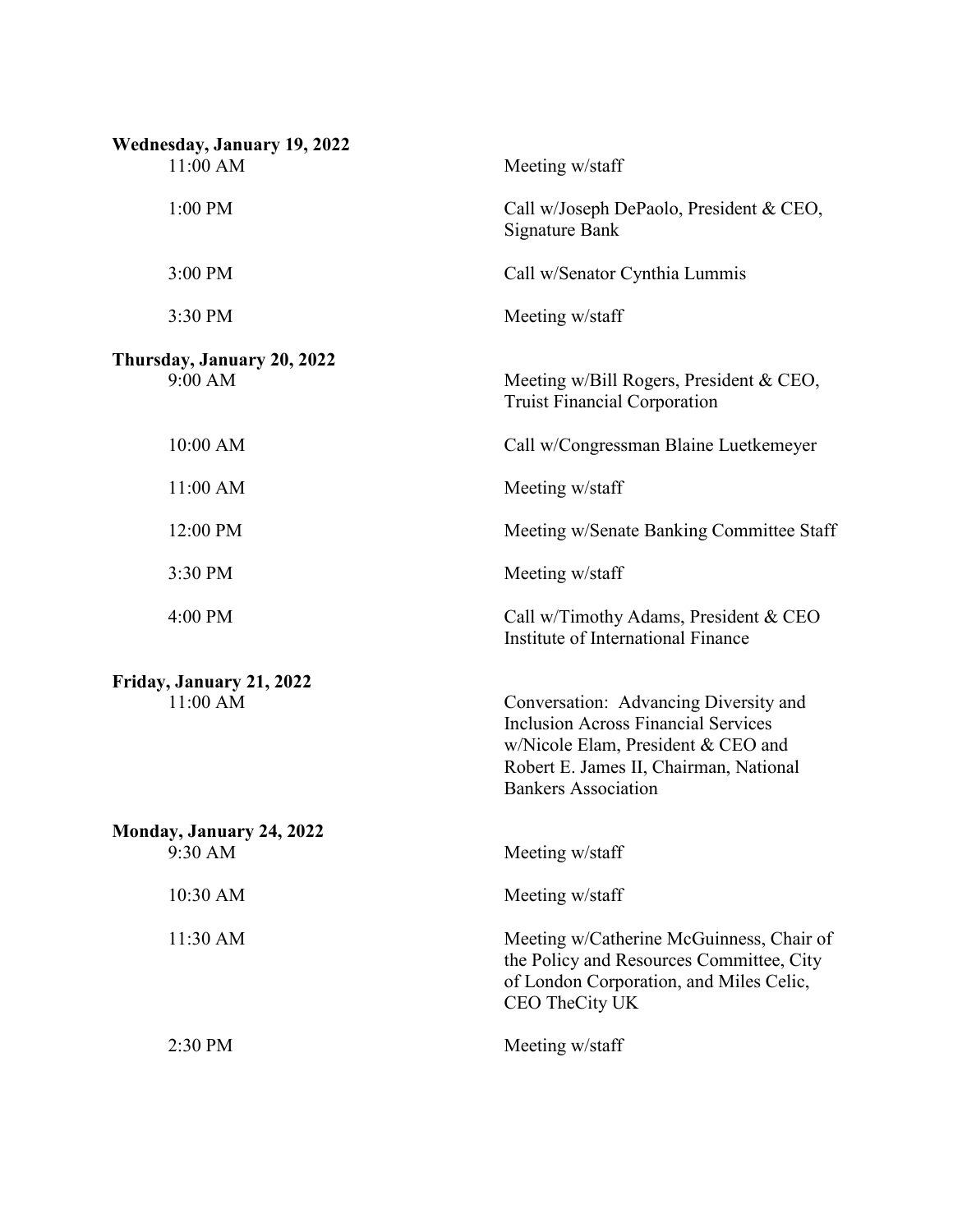| Tuesday, January 25, 2022          |                                                                                                                                                                              |
|------------------------------------|------------------------------------------------------------------------------------------------------------------------------------------------------------------------------|
| $12:30 \text{ pm}$                 | Meeting w/Jay Clayton, Former Chairman,<br>Securities and Exchange Commission                                                                                                |
| 2:45 PM                            | Wells Fargo Moderated Q&A w/Stacey<br>Ackerman, Managing Director, Wells Fargo<br>Private Banking and Meredith Innes,<br>Finance Head of Business Management,<br>Wells Fargo |
| <b>Wednesday, January 26, 2022</b> |                                                                                                                                                                              |
| 12:30 PM                           | Call w/Christopher Brummer, Law<br>Professor, Georgetown Law School                                                                                                          |
| 2:00 PM                            | American Bankers Association (ABA)<br>Event: Brent Beardall, President, CEO &<br>Director, WaFd Bank                                                                         |
| 3:00 PM                            | Meeting w/staff                                                                                                                                                              |
| Thursday, January 27, 2022         |                                                                                                                                                                              |
| 10:00 AM                           | Meeting w/Union Bank of Switzerland<br><b>Board of Directors</b>                                                                                                             |
| 12:00 PM                           | Meeting w/Craig Phillips, Counselor to the<br>Secretary, Department of Treasury                                                                                              |
| 2:00 PM                            | Interview: Evan Sparks, Editor-in-Chief,<br><b>ABA Banking Journal</b>                                                                                                       |
| 4:00 PM                            | Fireside Chat w/Florida Bankers Association<br>and w/Alex Sanchez, President & CEO,<br><b>Florida Bankers Association</b>                                                    |
| Friday, January 28, 2022           |                                                                                                                                                                              |
| 3:00 PM                            | Meeting w/Nandita Bakhshi, President &<br>CEO, and Michael Shepherd, Chairman,<br>Bank of the West                                                                           |
| $4:15$ PM                          | Meeting w/staff                                                                                                                                                              |
| 4:30 PM                            | Meeting w/Adrienne Harris, Superintendent,<br>New York State Department of Financial<br>Services                                                                             |